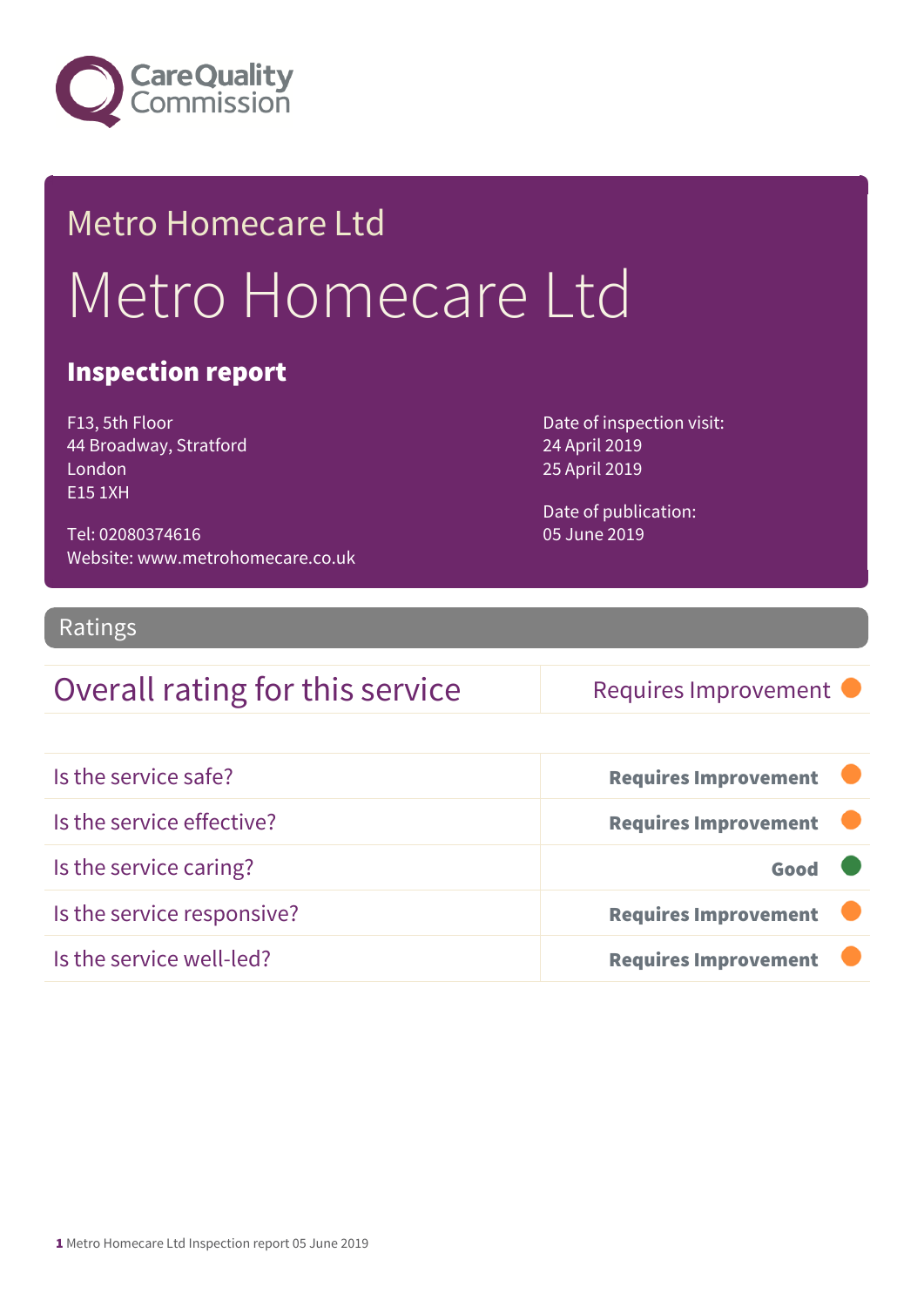### Summary of findings

#### Overall summary

About the service:

Metro Homecare Ltd is a domiciliary care agency. It provides personal care to people living in their own houses and flats in the community. It provides a service to the whole population. Not everyone using Metro Homecare Ltd receives a regulated activity; CQC only inspects the service being received by people provided with 'personal care'; help with tasks related to personal hygiene and eating. Where they do we also take into account any wider social care provided.

At the time of the inspection, it was providing a service to 279 people.

For more details, please see the full report which is on the CQC website at www.cqc.org.uk.

People's experience of using this service:

People told us they felt safe with the staff. However, some people and their relatives felt weekend and temporary staff did not always know people's needs.

The provider had not always identified risks to people who used the service or put in place guidance on how to reduce risks where these were identified. The provider had not always updated people's risk assessments to reflect their changing needs.

People were at risk because guidance and the potential risks on how to support people with medicines was not always recorded clearly in their support plans.

Staff followed appropriate procedures in seeking people's consent however the provider was not always recording consent in line with the Mental Health Act 2005 (MCA).

The provider lacked robust and effective systems and processes to ensure the quality and safety of service.

People and relatives told us staff were caring and treated them with dignity and respect. They were involved in the care planning process and reviews. People's independence was encouraged and maintained.

People were supported to have maximum choice and control of their lives and staff supported them in the least restrictive way possible.

People and relatives knew how to raise concerns and they told us the service was responsive.

Staff told us they felt supported and were involved in continuously learning and improving care.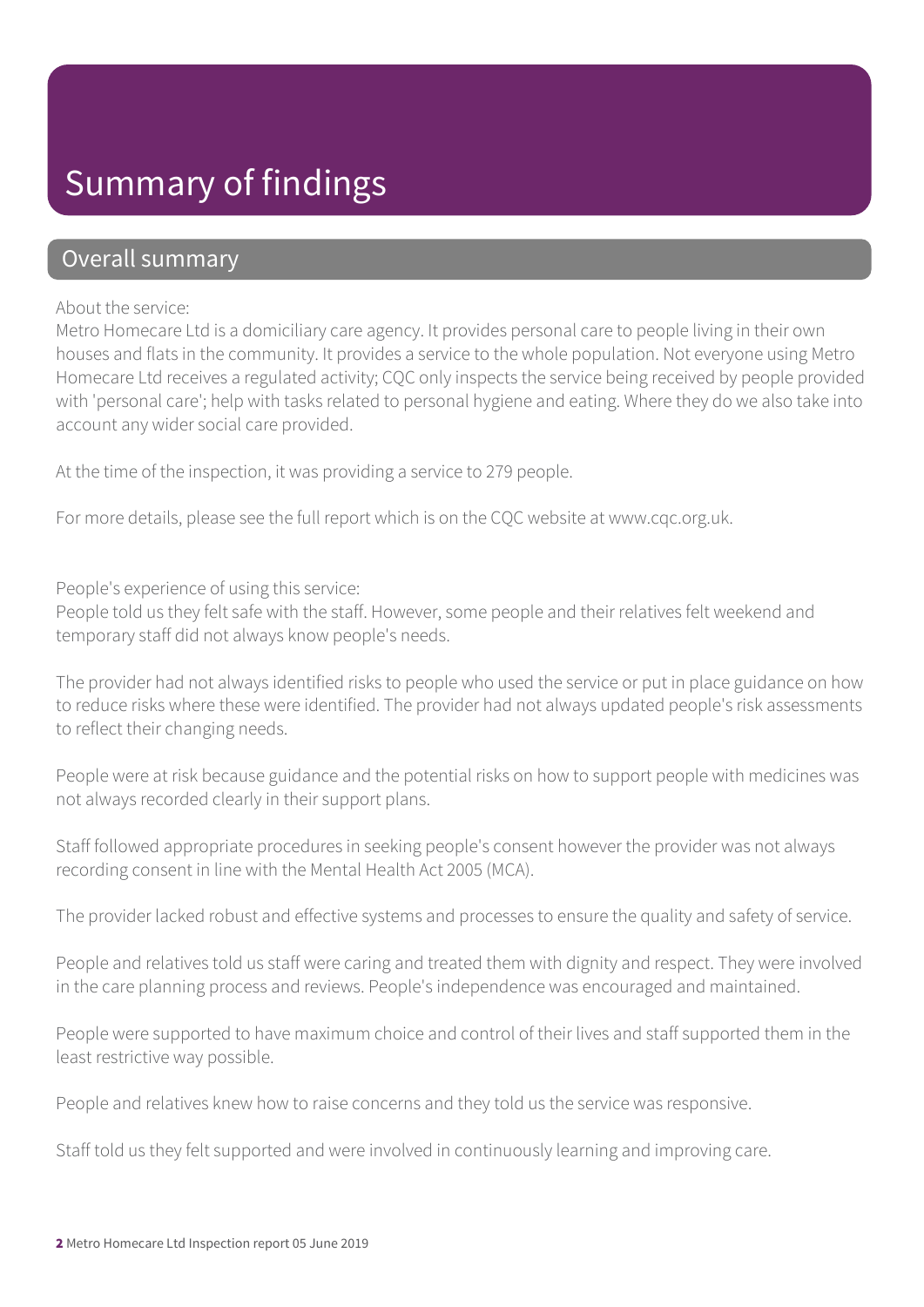Rating at last inspection:

The service was registered by CQC on 27 April 2018. This is the service's first inspection since its registration. This is the first time this service has been rated Requires Improvement.

Why we inspected:

This inspection was part of our scheduled plan of visiting services to check the safety and quality of care people received.

#### Enforcement:

We identified two breaches of the Health and Social Care Act (Regulated Activities) Regulations 2014 around safe care and treatment, and good governance. Details of action we have asked the provider to take can be found at the end of this report.

We made one recommendation in our inspection report, which we will follow up at our next inspection.

Follow up:

We will continue to monitor intelligence we receive about the service until we return to visit as per our reinspection programme. If any concerning information is received we may inspect sooner.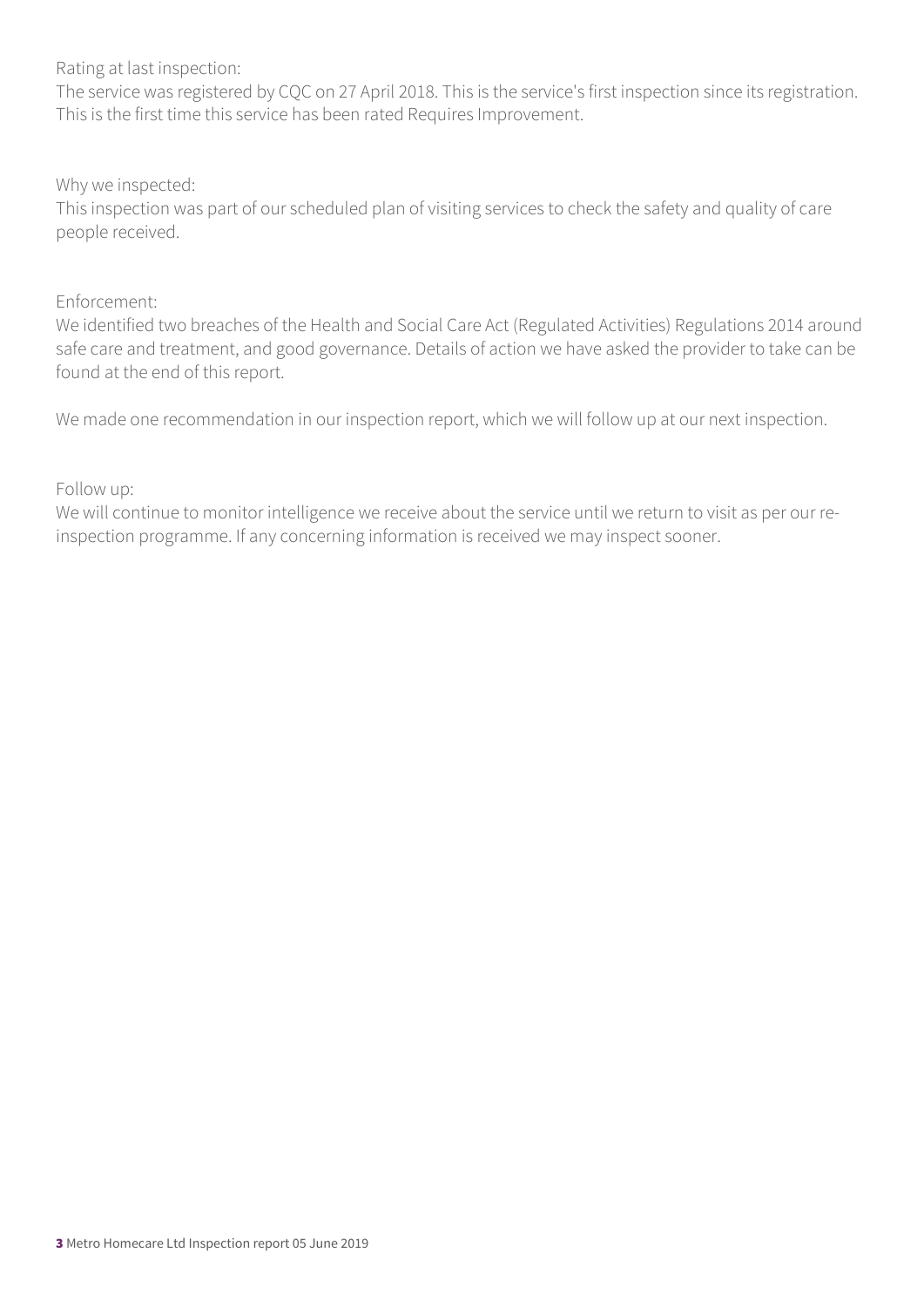#### The five questions we ask about services and what we found

We always ask the following five questions of services.

| Is the service safe?                          | <b>Requires Improvement</b> |
|-----------------------------------------------|-----------------------------|
| The service was not always safe.              |                             |
| Details are in our Safe findings below.       |                             |
| Is the service effective?                     | <b>Requires Improvement</b> |
| The service was not always effective.         |                             |
| Details are in our Effective findings below.  |                             |
| Is the service caring?                        | Good                        |
| The service was caring.                       |                             |
| Details are in our Caring findings below.     |                             |
| Is the service responsive?                    | <b>Requires Improvement</b> |
| The service was not always responsive.        |                             |
| Details are in our Responsive findings below. |                             |
| Is the service well-led?                      | <b>Requires Improvement</b> |
| The service was not always well-led.          |                             |
| Details are in our Well-led findings below.   |                             |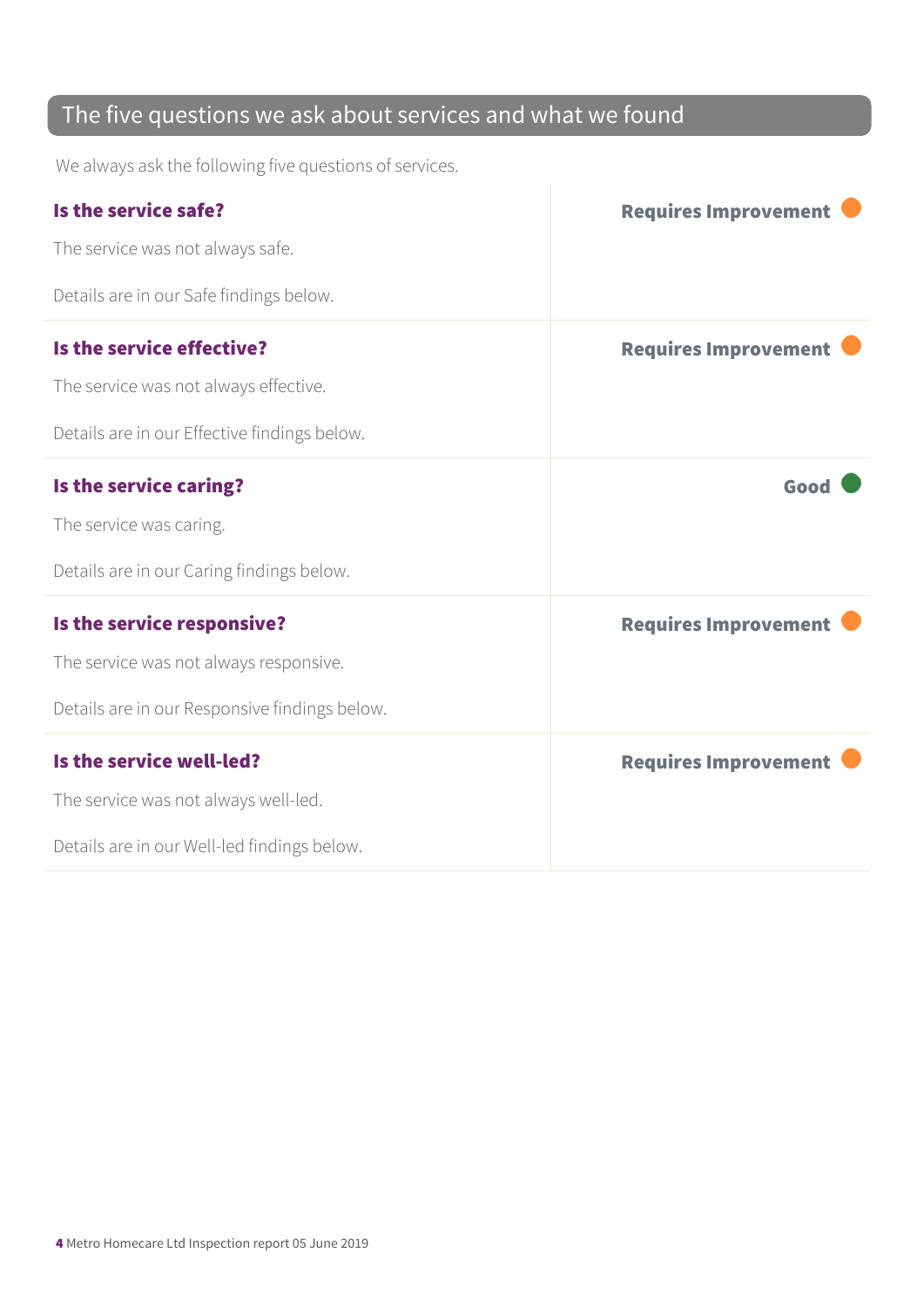

# Metro Homecare Ltd

#### Detailed findings

### Background to this inspection

#### The inspection:

We carried out this inspection under Section 60 of the Health and Social Care Act 2008 as part of our regulatory functions. This inspection checked whether the provider is meeting the legal requirements and regulations associated with the Health and Social Care Act 2008, to look at the overall quality of the service, and to provide a rating for the service under the Care Act 2014.

Inspection team:

The inspection team consisted of four inspectors, one assistant inspector and two experts by experience. An expert by experience is a person who has personal experience of using or caring for someone who uses this type of care service.

Service and service type:

Metro Homecare Ltd is a domiciliary care agency. It provides personal care to people living in their own houses and flats in the community.

The service had a manager registered with the Care Quality Commission. This means that they and the provider are legally responsible for how the service is run and for the quality and safety of the care provided.

#### Notice of inspection:

Our inspection was announced. The provider was given 48 hours' notice because the location provides a domiciliary care service and we needed to be sure that someone would be in.

Our inspection process commenced on 24 April 2019 and concluded on 25 April 2019. It included visiting the service's office and telephoning people who used the service and their relatives. We visited the office location on 24 April 2019 and concluded on 25 April 2019 to see the registered manager and office staff, and to review care records and policies and procedures.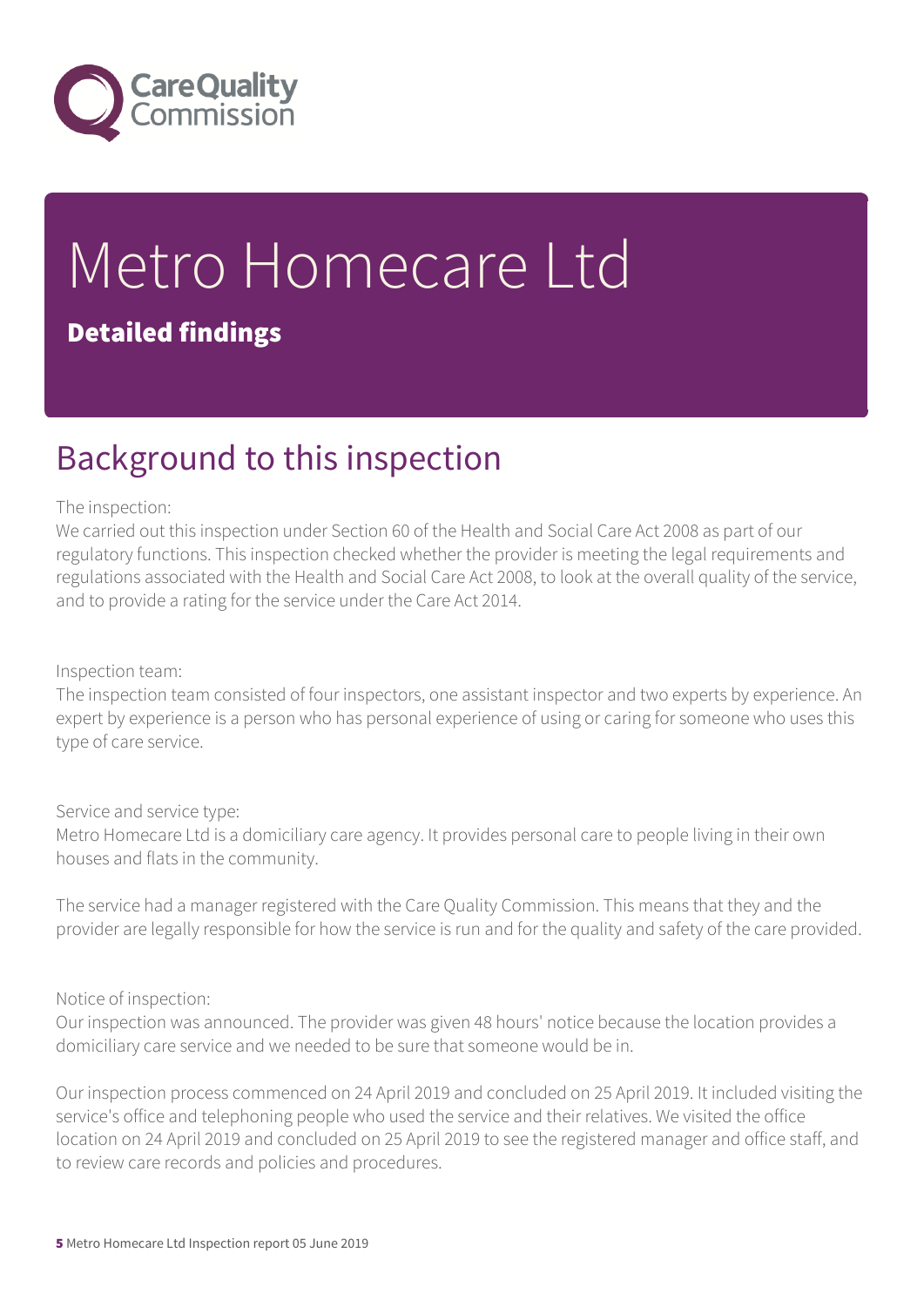#### What we did:

Our inspection was informed by evidence we already held about the service. We also checked for feedback we received from members of the public and the local authority. We checked records held by Companies House.

Due to technical difficulties, we did not ask the service to complete a Provider Information Return (PIR). This is a form that asks the provider to give some key information about the service, what the service does well and improvements they plan to make. However, during the inspection, the service was able to show us all relevant documents and the plans they had in place.

We spoke with 16 people who used the service and five relatives. We also spoke with one social care professional who was visiting a person when we telephoned.

We spoke with the registered manager, the branch manager, the care supervisor, five care coordinators and 11 care workers.

We reviewed 28 people's care records, 12 staff personnel files, staff training documents, and other records about the management of the service.

After the inspection we received feedback from one health and social care professional.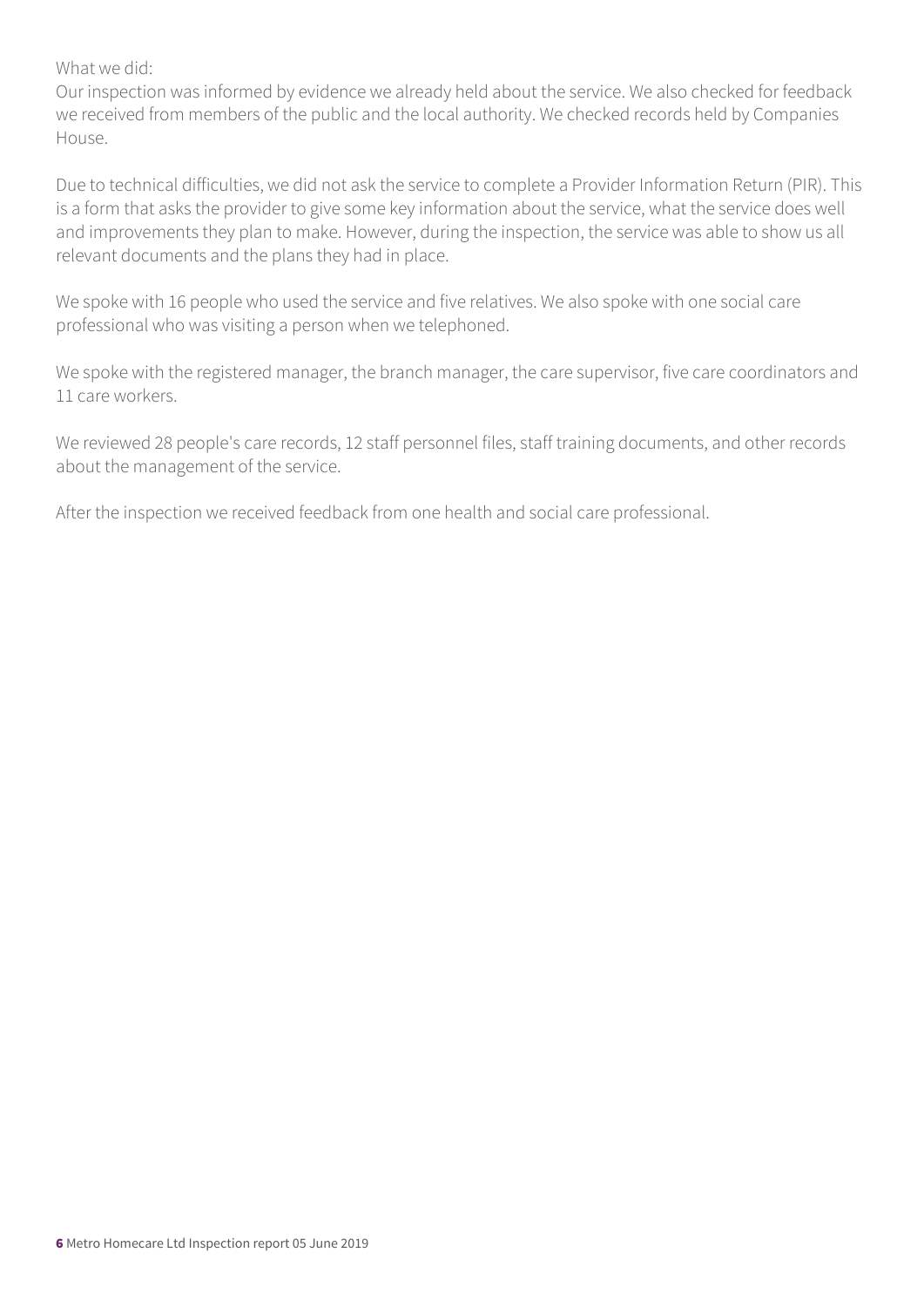### Is the service safe?

### Our findings

Safe – this means people were protected from abuse and avoidable harm

Requires Improvement: Some aspects of the service were not always safe and there was limited assurance about safety. There was an increased risk that people could be harmed.

Assessing risk, safety monitoring and management; using medicines safely:

• Risks were not consistently assessed and well managed. For example, one person had been diagnosed with a specific heart condition. This information had been provided from the funding local authority support plan. However, the risk assessment did not identify this condition, or provide any information how to support and mitigate the risks for this person. Another example, one person's risk assessment stated they had mental health issues however the risk assessment and support plan gave no guidance on how to minimise the risks for this person.

• The risk assessments were reviewed but did not demonstrate people's changing needs. For example, one person had their needs reviewed. The review recorded the person had a minor allergy to a specific medicine. The review stated, "might pass out" however gave no further information or actions to be taken to mitigate the risk.

• Throughout the risk assessments we saw people had been appropriately assessed of risks associated with their specific medical conditions, allergies and moving and handling needs. However, there was inconsistent information on how to minimise the risks and safely support people.

• There was insufficient information about people's medicines in people's care records to ensure they were supported to take them in a safe way. For example, one person had been identified of needing pain relieving medicine however the support plan gave no further information about this medicine. Most support plans we looked at did not include information about people's specific medicines that would guide staff to administer them safely.

• This meant people were potentially at risk of harm because staff were not always provided with enough information to provide safe care.

The above issues were a breach of Regulation 12 of the Health and Social Care Act 2008 (Regulated Activities) Regulations 2014.

• People and their relatives told us they felt the service was safe. One person told us, "Very [safe]. I trust [staff] completely." Another person said, "I feel totally safe." One relative said, "Yes, [relative] is [safe]."

- The service had a medicines policy in place which covered the recording and administration of medicines.
- Records showed staff were up to date with medicines training.
- Medicine competency checks of staff were undertaken.

• People who were supported with medicines had a medication administration record (MAR). We found

these were accurately completed and showed that people received their medicines as prescribed.

• MARs were returned to the office monthly and checked.

Systems and processes to safeguard people from the risk of abuse: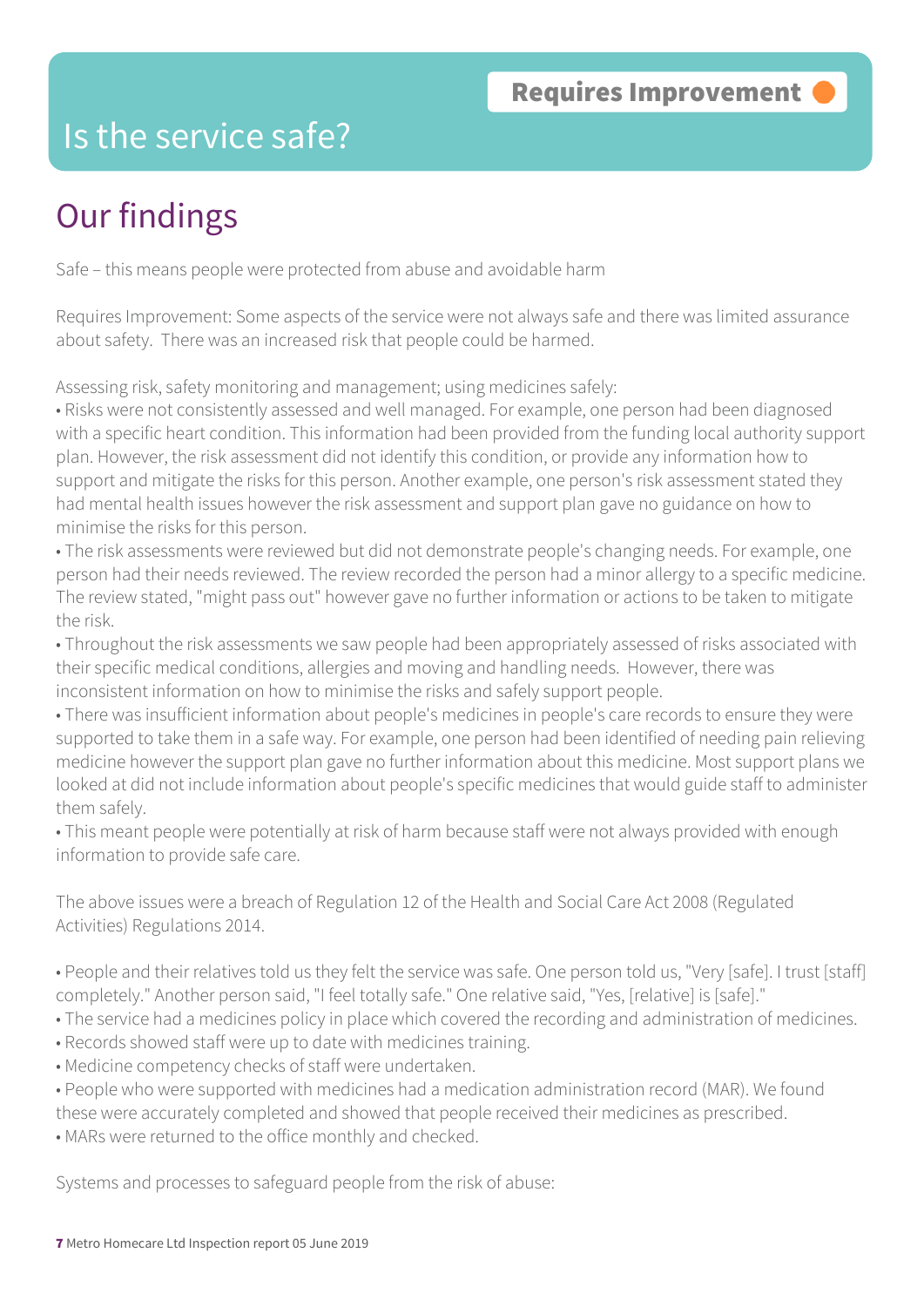- People were protected from the risks of harm, abuse and discrimination.
- There was a safeguarding and whistleblowing policy in place which set out the types of abuse, how to raise referrals to local authorities and the expectations of staff.
- Staff and management, we spoke with had a good understanding of their responsibilities. One member of staff said, "If I see that [person] is having a problem, or negligence from family member or even [staff member] I would report it." Another staff member said, "First I would report to my main manager, then [registered manager]. If nothing happens report to [local authority]."
- Staff completed safeguarding training to provide them with knowledge of abuse and neglect.
- The registered manager was able to demonstrate the actions they had taken when incidents had occurred which included reporting to the Care Quality Commission and the local authority.

#### Staffing and recruitment:

- Through our discussions with the registered manager, staff, people who used the service and their relatives, we found there were enough staff to meet the needs of people who used the service.
- Staffing levels were determined by the number of people using the service and their needs, and could be adjusted accordingly. One person told us, "[Staff] always come on time." Another person said, "I have a regular [staff member]. They are normally never late." One relative said, "Yes the regular [staff member] will text me if she is running late. It happens once in a blue moon. At the beginning we had a lot of missed calls, when our regular carer was on holiday, weekends and if she was off sick. This has now been fixed." Another relative told us, "[Staff] always let me know if they are going to be late."
- Staff told us there was sufficient staffing levels and their shifts were covered when they were on sick and annual leave. One staff member told us, "My [people who used the service] are all in the same area so I don't have to travel much." Another staff member said, "[I] don't feel rushed. Able to get to [call visits] on time." A third staff member commented, "All [people] close. Don't feel rushed."
- The provider followed safe recruitment practices.
- Staff recruitment records showed relevant checks had been completed before staff worked unsupervised at the service. We saw completed application forms, proof of identity, references and Disclosure and Barring Service (DBS) checks. The DBS is a national agency that holds information about criminal records.

#### Preventing and controlling infection:

- Staff completed training in infection prevention and control. Records confirmed this.
- People told us staff used safe infection control processes. One person said, "Staff member always wears gloves."
- Staff had access to personal protective equipment such as gloves and aprons. One staff member told us, "Yeah they provide you with everything [personal protective clothing]. We get it from the office."
- Staff completed training in food hygiene, so that they could safely make and serve meals and clean up after preparation.

#### Learning lessons when things go wrong:

- There were systems in place to learn lessons when things went wrong and make improvements.
- When accidents or incidents occurred, these were followed up by the service. For example, a staff member had not reported a person had skin redness. Following this, the service had arranged pressure sore training for staff.
- Systems were in place to share lessons learnt with incidents and complaints in staff meetings and supervision sessions.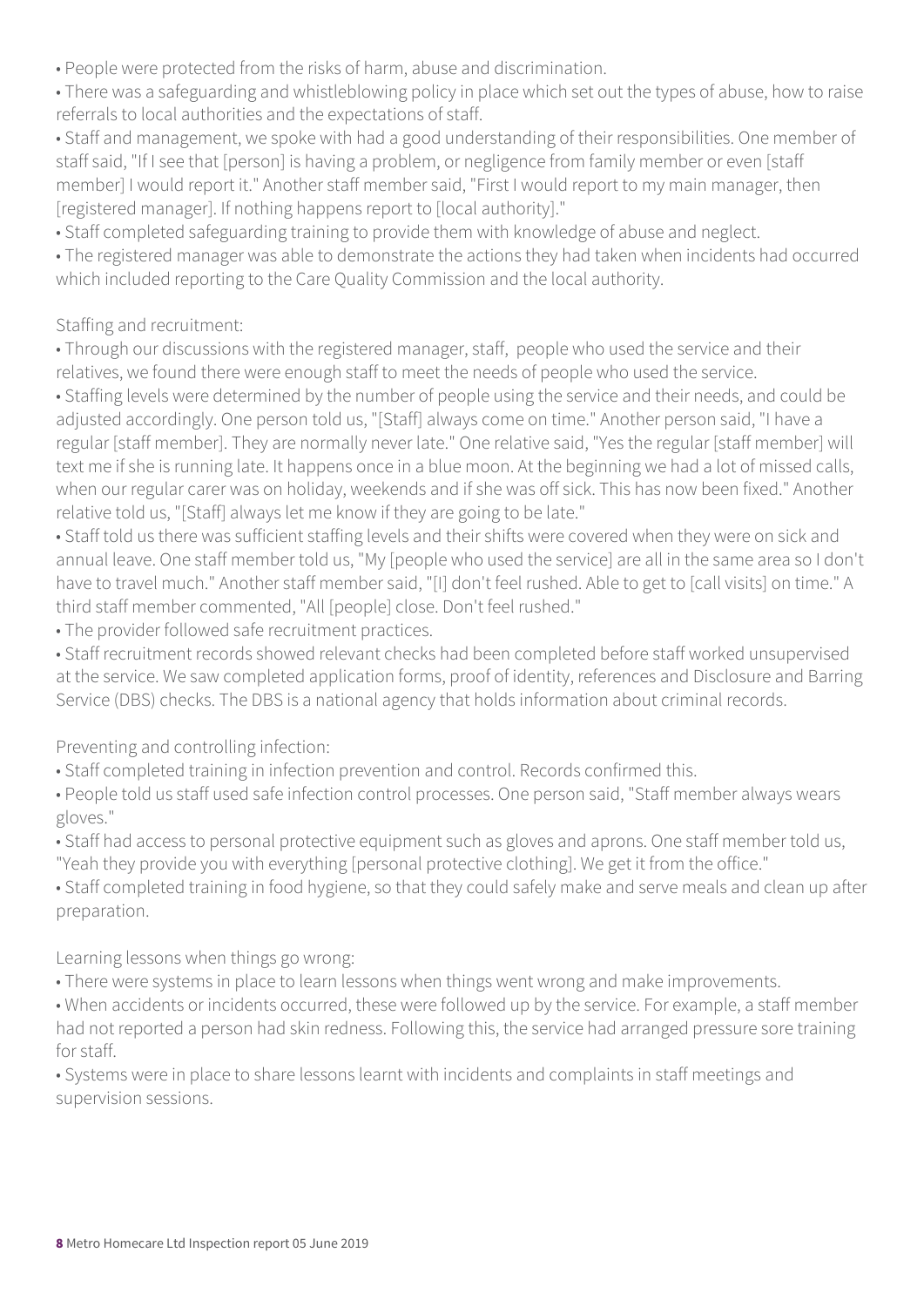### Is the service effective?

### Our findings

Effective – this means we looked for evidence that people's care, treatment and support achieved good outcomes and promoted a good quality of life, based on best available evidence.

Requires Improvement: The effectiveness of people's care, treatment and support did not always achieve good outcomes or was inconsistent. Regulations may or may not have been met.

Assessing people's needs and choices; delivering care in line with standards, guidance and the law: • The service sought information about a person before a new care package commenced. Before admission to the service a needs assessment was undertaken to assess whether the service could meet the person's needs. This included assessments from commissioning bodies, and feedback from people and their relatives. Some needs assessments completed by the service covered significant detail however some lacked important information that would help support the person.

• Staff we spoke with knew people's preferences, likes and dislikes.

Staff support: induction, training, skills and experience:

• One person told us, "My [staff member] is very responsible." One relative said, "[Staff members] do a good job. [Relative] is happy."

• When new staff joined the service, they completed an induction programme which included shadowing more experienced staff. One staff member said, "I had induction for one week. Includes shadowing."

• Training was provided in subjects including safeguarding adults and children, health and safety, privacy and dignity, end of life care, mental health which included the Mental Capacity Act 2005, infection control, fluids and nutrition, dignity and respect, moving and handling, basic life support, equality and diversity, and medicines. Staff also received training specific to the people they were supporting. This included dementia awareness and pressure area care.

• Records showed staff completed The Care Certificate. The Care Certificate is a set of standards that social care and health workers use in their daily working life.

• Staff told us the training was provided and helped them to perform their role. One staff member said, "Had to go on week refresher training. Class room based." Another staff member commented, "All class based training. This helps with understanding the training and support each other."

• Staff felt supported and received supervision and annual appraisals. One staff member said, "It's a way of discussing any issues [and] concerns about the [people] or staff." Another staff member told us, "I feel supported. [Person] passed away [and] supported by manager and [registered manager]. [Registered manager] calling if need anything. He made sure I was ok."

Supporting people to eat and drink enough to maintain a balanced diet:

• The majority of people and relatives we spoke with at the service told us staff supported with their meals. People who had support told us that staff offered them choice and gave them the food and drink they wanted.

• One person said, "Yes, [staff] help me with my food, and they ask what I want." Another person said, "[Staff] prepare my food, it suits me perfectly." A relative commented, "Morning [staff] give [relative] breakfast and in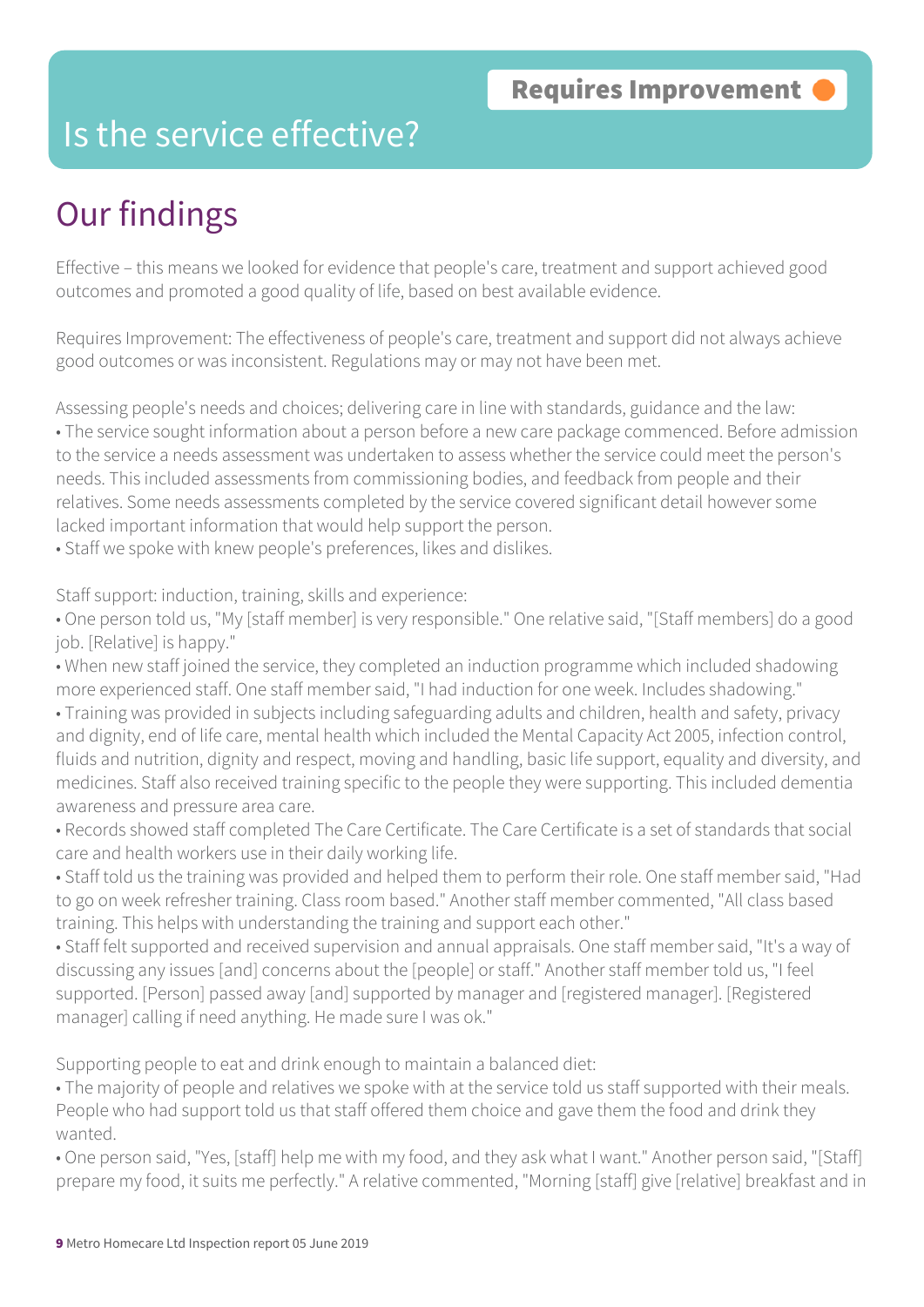afternoon will make him a snack. They ask what he wants."

• Staff told us where they did prepare meals that they would ensure they followed good hygiene practice. Staff told us they offered people choice of meals.

• Care records did not always reflect people's preferences for food and drink. For example, one support plan stated, "Prepare breakfast and a drink" but gave no other details what the person preferred. Another support plan stated, "Carer should prepare breakfast for client" but records showed minimal information about choices for this person.

Staff working with other agencies to provide consistent, effective, timely care:

• The service worked with other agencies and professionals to ensure people received effective care. • Where people required support from healthcare professionals this was provided and staff followed guidance set by such professionals. Information was shared with other agencies if people needed to access other services such as GPs, and health and social services. Records of communication and correspondence confirmed this. One health and social care professional told us, "It is a great help that all the carers that the agency sends in speak [specific language]. When I visit this flat I have always noticed how clean it is." Another health and social care professional said, "Communication is good and the [care] coordinators will always deal with queries or concerns, speaking to carers regarding any issues raised."

Supporting people to live healthier lives, access healthcare services and support:

• Staff were aware of what action to take if people were unwell or had an accident. They told us they would contact people's GP or phone for an ambulance as necessary and inform people's next of kin. One staff member told us, "Work with [district nurses] for [people] with diabetes and pressure sores." Another staff member said, "[Person] had a slightly sore [skin], noticed during personal care. Reported to office and they made referral for [district nurse] to visit."

• One person said, "I had a choking fit when the [staff member] was here. She had to phone 999. She waited with me until the ambulance came." Another person told us, "They do [help with health appointments], as I can't always hear on phone what is being said. They will speak to the GP for me."

• Records showed the service worked with other agencies to promote people's health such as district nurses, GPs, occupational therapists and pharmacists.

Ensuring consent to care and treatment in line with law and guidance:

The Mental Capacity Act 2005 (MCA) provides a legal framework for making particular decisions on behalf of people who may lack the mental capacity to do so for themselves. The Act requires that, as far as possible, people make their own decisions and are helped to do so when needed. When they lack mental capacity to take particular decisions, any made on their behalf must be in their best interests and as least restrictive as possible.

We checked whether the service was working within the principles of the MCA, whether any restrictions on people's liberty had been authorised and whether any conditions on such authorisations were being met.

• People told us staff asked for their permission and relatives also confirmed this took place.

• Staff understood they should seek consent before giving care and encouraged people to make choices for themselves. Staff told us they asked people for their consent before giving personal care or support. One staff member told us, "Speak to the [person] continuously [and] let them know what you are doing." Another staff member said, "You ask [people's] permission."

• Mental capacity assessments were not always accurately completed and did not clearly demonstrate if the person had capacity to consent to care and treatment. Some assessments lacked information whilst other assessments had information that was not relevant around assessing someone's capacity to make decisions.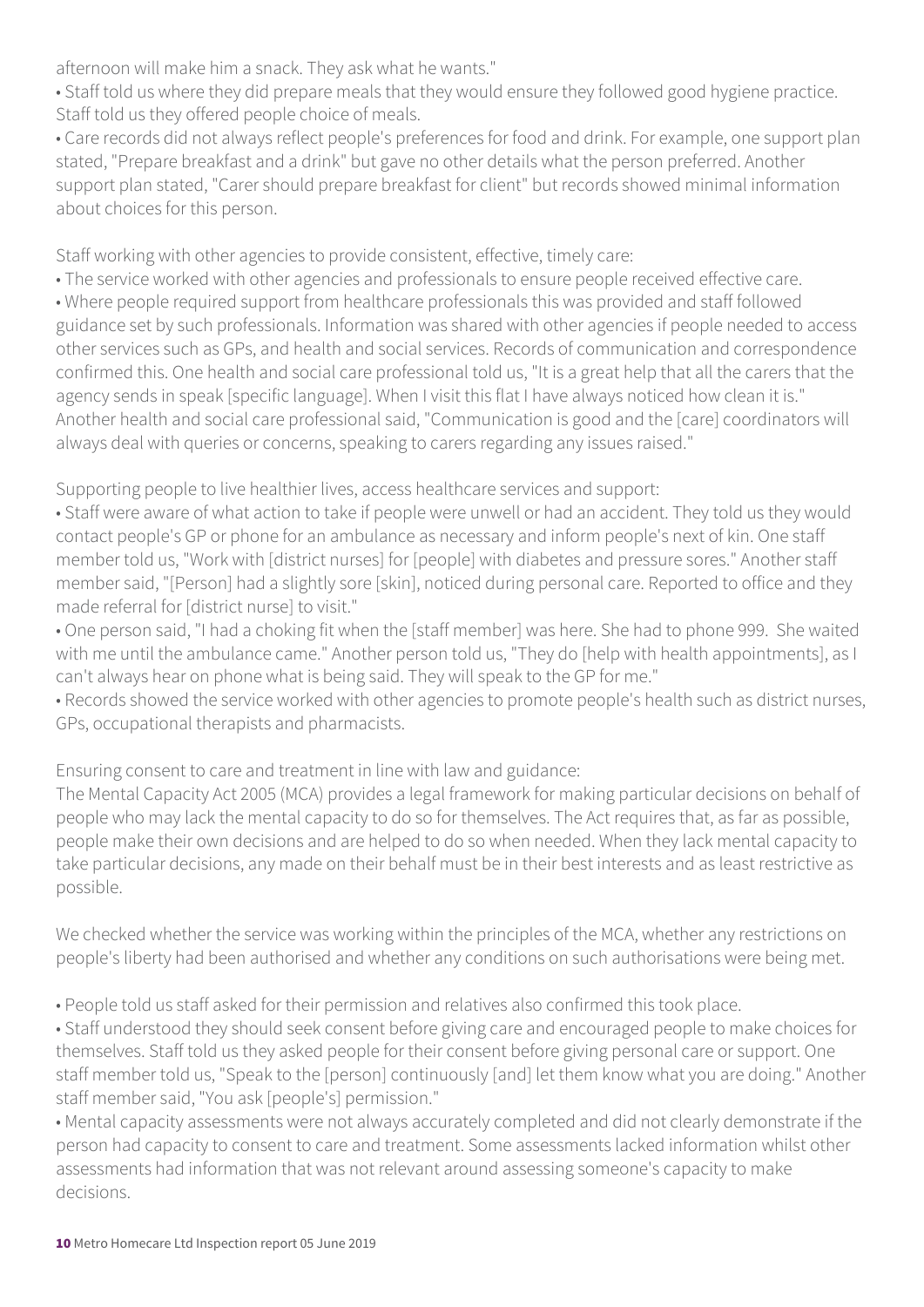• Some people's care records stated they lacked capacity to make decisions and relatives had signed care records on their behalf. However, people's care files did not always have required documentation to confirm that relatives were legally appointed to make decisions on their behalf.

We recommend that the provider seeks guidance and advice from a reputable source, in relation to record keeping in line with the Mental Capacity Act 2005.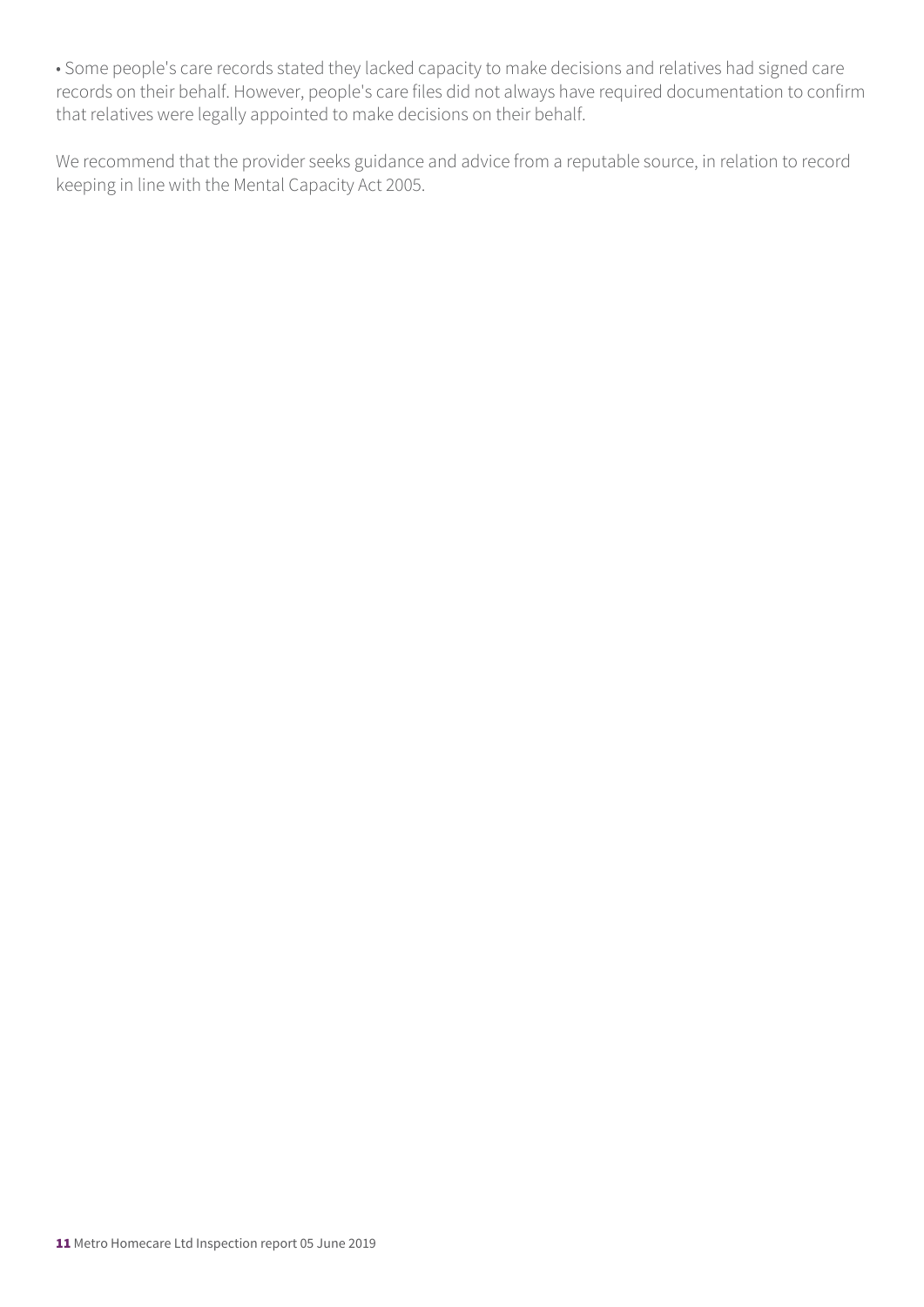### Is the service caring?

### Our findings

Caring – this means that the service involved people and treated them with compassion, kindness, dignity and respect

Good: People were supported and treated with dignity and respect; and involved as partners in their care.

Ensuring people are well treated and supported; respecting equality and diversity:

• People and their relatives told us that staff were caring. One person said, "I am in love with my [staff]. They are excellent." Another person told us, "Yes, [staff] are kind and caring and do their best." A third person commented, "The [staff] don't rush me. They are kind to me." A relative told us, "The [staff] chat to my [relative] and make sure he is comfortable." Another relative said, "[Staff member] thought [relative] was having a stroke. He stayed with him until the ambulance arrived. He had tears in his eyes. He really does care." A health and social care professional told us, "My interactions with [the service], I have found them to be caring [and] putting the needs of the [people] first."

• Staff showed a good awareness of people's individual needs and preferences. Staff talked about people in a caring and respectful way. One staff member said, "I like working [with people]. I have passion to work in health and care." Another staff member told us, "With [person] I'm very close. I learn a lot of things from them. I'm a caring person. I support like the way I supported [relative]."

• The service recorded compliments from people and their relatives. These showed they found staff to be caring and kind. Comments included, "I am writing to say thank you for the wonderful care your agency provided me with following my discharge from hospital. [Staff] were invariably punctual, cheerful, friendly and very competent and they transformed what might otherwise have been a very bleak experience" and "[Staff member] has built a fantastic relationship with my [relative]. She has done an excellent job in caring and communicating with her."

• It is unlawful to treat people with discrimination because of who they are. The Equality Act 2010 introduced the term "protected characteristics" to refer to groups that are protected under the Act.

• People's care records recorded their needs in relation to their gender, and culture and religion. This enabled the service to meet people's needs in relation to their protected characteristics. However, the service did not record people's sexuality needs. We spoke to the registered manager who advised they would start to assess needs in relation to people's sexuality.

• Discussions with the registered manager and staff members showed that they respected people's sexual orientation so that lesbian, gay, bisexual, and transgender people (LGBT) could feel accepted and welcomed in the service. The registered manager told us, "Everyone who walks through the door is the same to us no matter what with their sexuality or religion." A staff member said, "I treat [LGBT people] the same. I don't see any difference. Treat with dignity. Everyone has their rights."

Supporting people to express their views and be involved in making decisions about their care:

• People were supported to express their views and to be involved, as far as possible, in making decisions about the care and support they received.

• Records showed people who used the service and relatives were involved in care planning and reviews. One person said, "They do [care reviews]." A relative told us, "They did a [care review] recently."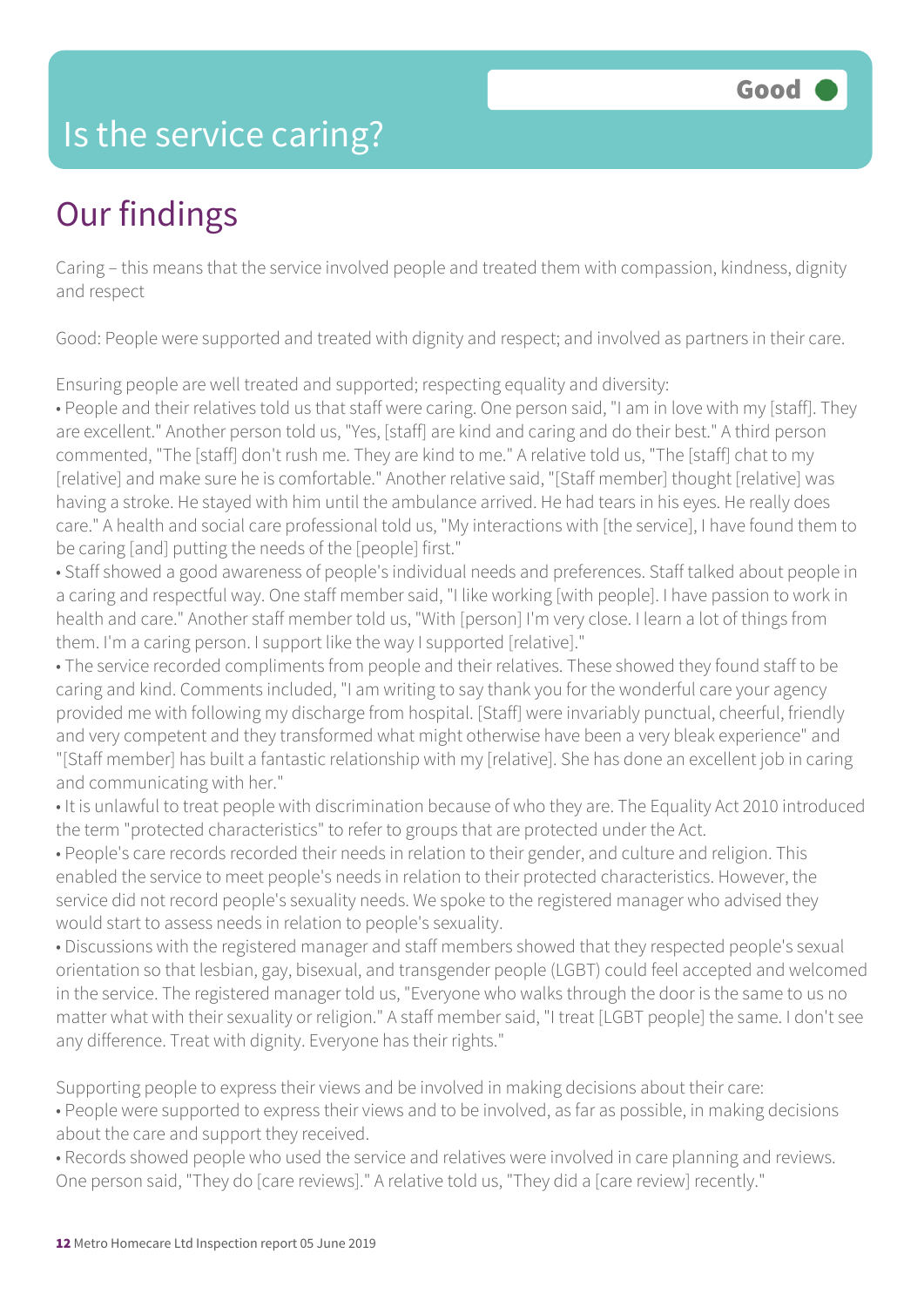Respecting and promoting people's privacy, dignity and independence:

• People and their relatives told us their privacy and dignity were respected. One person said, "When they wash me [staff member] is very respectful." Another person told us, "[Staff member] is kind and respectful."

• Staff we spoke with gave examples about how they respected people's privacy. One staff member told us, "Talk to [people] step by step what you are doing. At the same time, they have to feel very comfortable. You need to reassure them." Another staff member said, "When giving personal care makes sure close the door. If [person] living with somebody, ask them to excuse [themselves] in order to give the person privacy and dignity."

• Staff promoted and encouraged people's independence. A staff member told us, "[Person] uses left hand. Had a stroke. I try to make sure [person] is independent. I don't try to feed. Even if make a mess. I encourage [person]." Another staff member said, "Some [people] are able to do some things. You take your time and encourage them."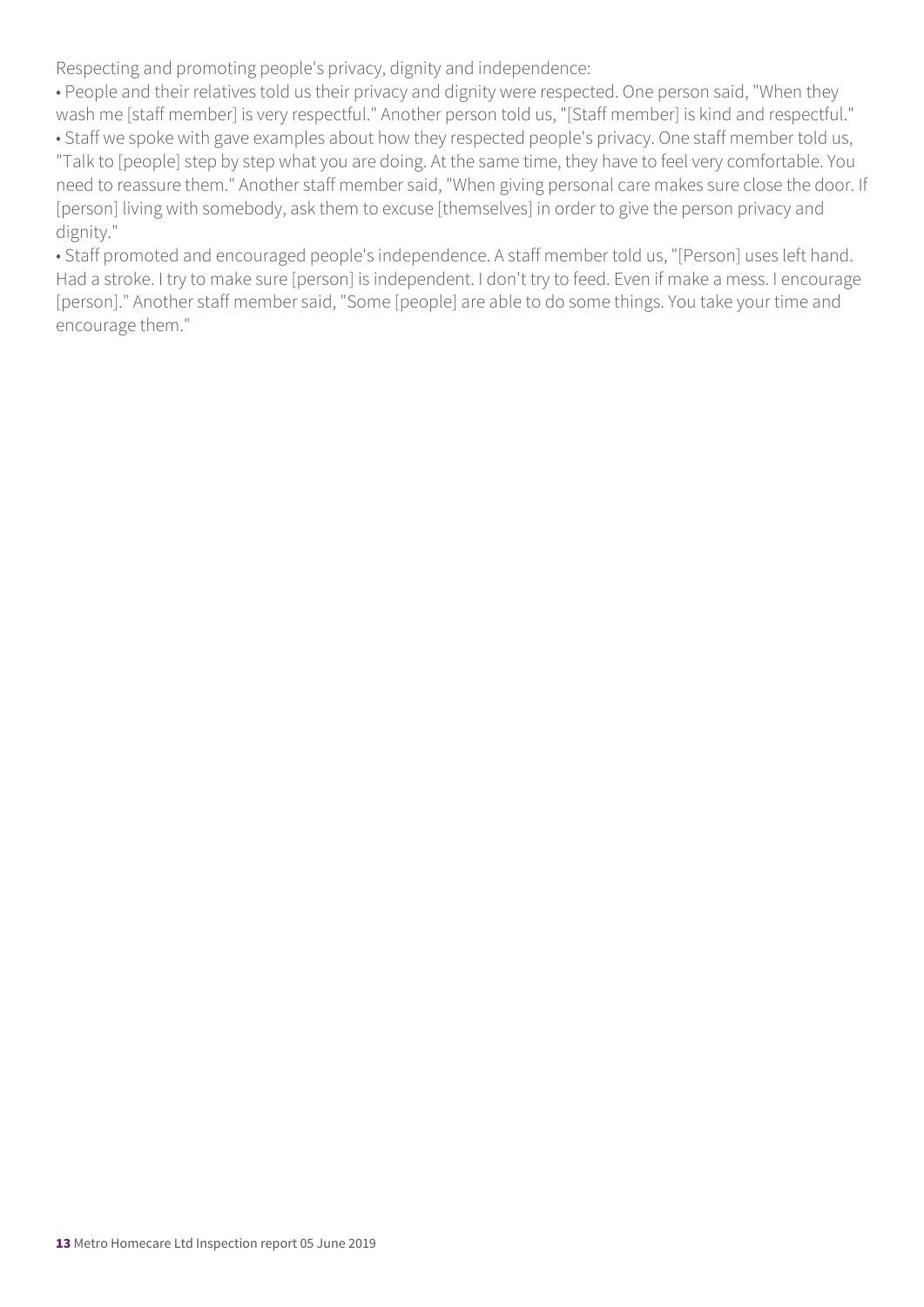#### Is the service responsive?

### Our findings

Responsive – this means that the service met people's needs

Requires Improvement: People's needs were not always met. Regulations may or may not have been met.

Planning personalised care to meet people's needs, preferences, interests and give them choice and control: • The provider was in the process of reviewing the support plans. They had identified they needed updating with more person-centred care information. The provider had a supervisor from another branch who had recently started to review the support plans. The supervisor was also training other supervisors how to review the support plans to reflect the person-centred needs for people.

• Support plans we reviewed were mostly brief and did not contain sufficient information such as detailed likes and dislikes, choices, and preferences to provide person-centred care. However, the recently reviewed support plans contained more comprehensive information.

•This meant the provider's plans did not always give staff detailed information about people's personalised needs.

• People's care files in their home included the service's support plan and risk assessment. The care files in people's homes also included the local authority support plan which gave more detail and what support people needed.

• People and their relatives made positive comments about the regular staff that supported them. However, we received feedback that weekend staff and staff who were not regular to them did not always know the needs of the person. One person said, "I think I would recommend this agency especially for my [staff member] during the week but the care at the weekend is not settled yet." A second person told us, "The [staff member] that comes Monday to Friday is better than the weekend." A third person commented, "The [staff member] at weekends not so sharp." A relative said, "One of the [temporary staff member] is okay. The other is not. [Temporary staff member] has to be told to empty the commode and to wash it out. She has to be told everything."

• This meant people did not always received personalised care from staff who did not regularly support them.

• All providers of NHS care or other publicly-funded adult social care must meet the Accessible Information Standard (AIS). This applies to people who use a service and have information or communication needs because of a disability, impairment or sensory loss. There are five steps to AIS: identify; record; flag; share; and meet. The service had taken steps to meet the AIS requirements.

• The care documentation showed that the service identified and recorded communication needs.

• People's cultural and religious needs were respected when planning and delivering care. Records showed people had discussions of their spiritual faith during the care planning process. Staff were aware some people required culturally specific food and support, and this was reflected in updated care records.

Improving care quality in response to complaints or concerns:

• People's feedback, concerns, complaints and compliments were recorded.

• People and their relatives were aware of how to make a complaint. One person said, "We ring the office [to complain]. They stopped the [staff member] and [they] no longer comes to our house." Another person told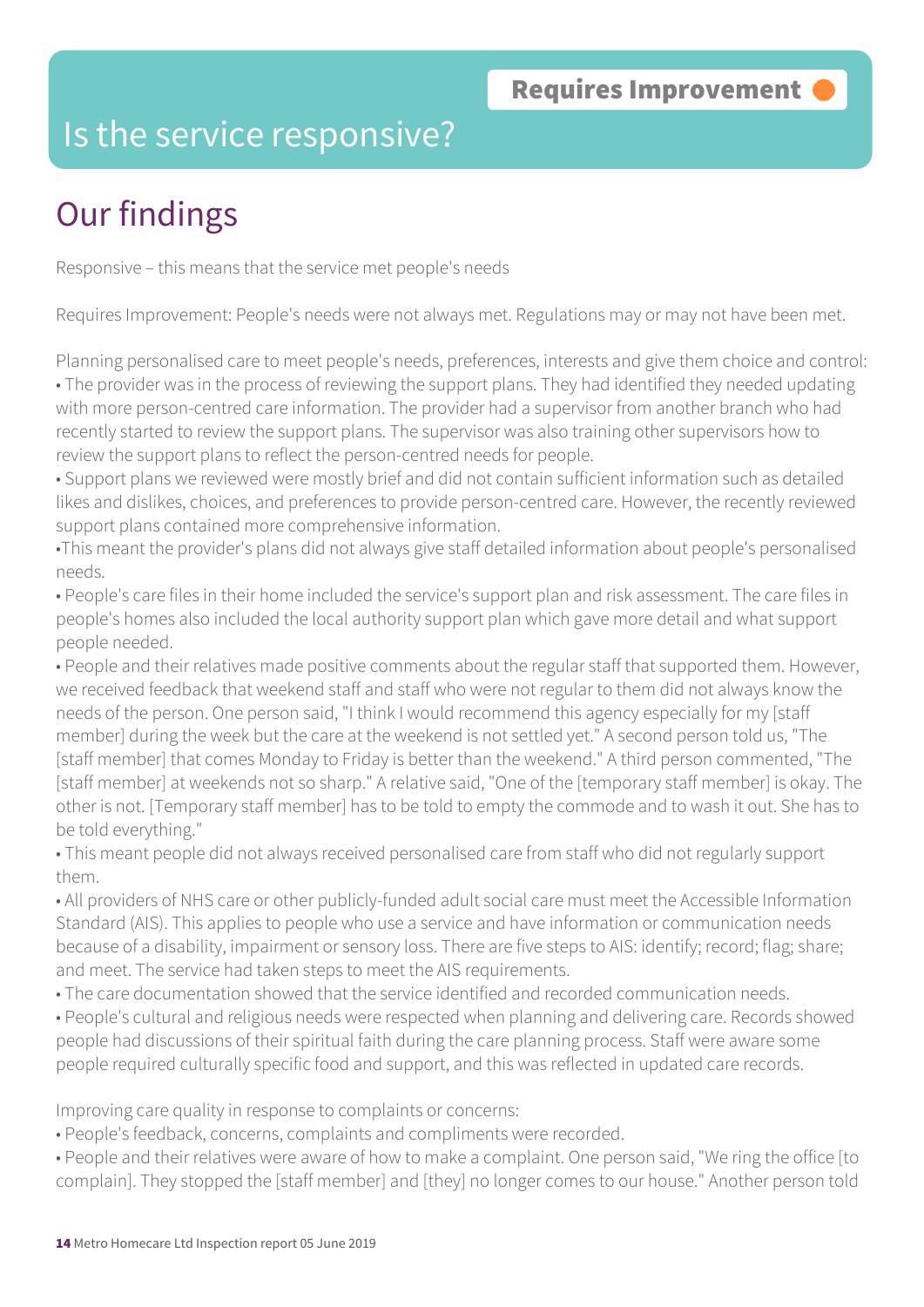us, "I would ring the office. The only time I did was when [staff member] did not turn up."

• Staff knew how to provide feedback to the management team about their experiences which included supervision sessions and team meetings. A staff member said, "Any complaints [management] take action immediately."

• Complaints were recorded and records showed complaints were generally resolved as per the policy, within 28 working days of receiving the complaint.

• The complaints records contained information about when the complaint was made, the description, actions taken and learning outcomes. Records also showed the provider made improvements to the care quality in response to complaints.

• The provider analysed complaints every three months. Records confirmed this. The analysis looked at themes and lessons learnt.

End of life care and support:

- The provider had an end of life care planning policy and procedure.
- The registered manager told us the service was not providing end of life care at the time of our inspection. Staff we spoke with told us they were not supporting anybody at end of life.

• Records showed staff received end of life and palliative care training.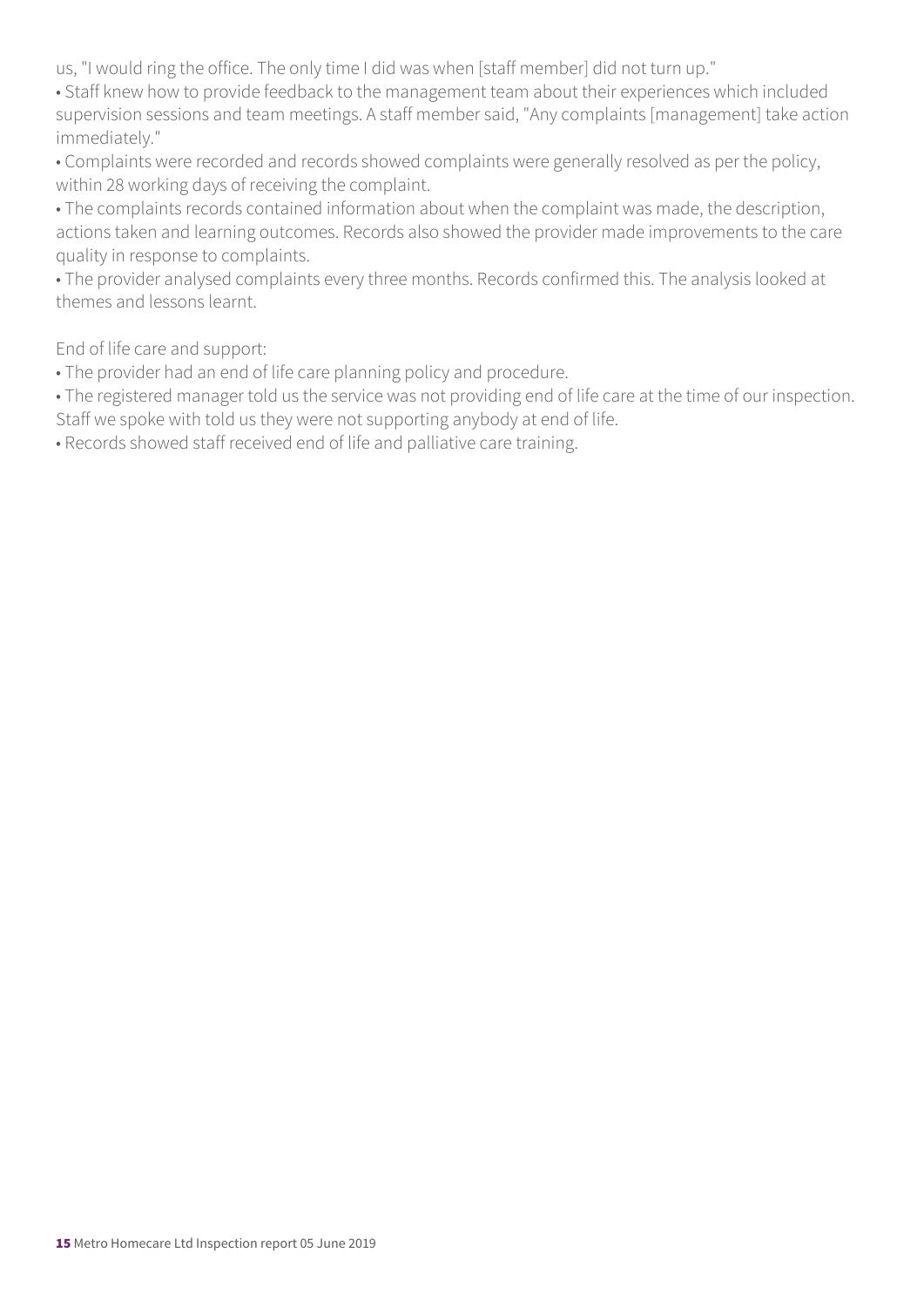### Is the service well-led?

### Our findings

Well-Led – this means that service leadership, management and governance assured high-quality, personcentred care; supported learning and innovation; and promoted an open, fair culture

Requires Improvement: Service management and leadership was inconsistent. Leaders and the culture they created did not always support the delivery of high-quality, person-centred care. Some regulations may or may not have been met.

Managers and staff being clear about their roles, and understanding quality performance, risks and regulatory requirements:

• The provider had systems in place to check the quality of the service provided. However, these were not sufficiently robust and had not always identified and embedded the shortfalls we found during this inspection in relation to risk assessments and reviews, medicines, consent to care, record keeping and person-centred care.

• As the provider was still in the process of completing the updating of the support plans and risk assessments we were not fully able to assess the quality of the recorded information.

• Records confirmed that regular feedback was being gathered either during face to face reviews or telephone monitoring. People and their relatives were given an opportunity to provide feedback on the service they were receiving. On most occasions, we found that feedback was positive. However, where people had expressed concerns we did not always see evidence of these being addressed or clearly recorded to ensure people were happy with the quality of care they received.

• This meant the quality assurance systems in place could not always assure care and support was being delivered in line with what people wanted.

The above issues were a breach of Regulation 17 of the Health and Social Care Act 2008 (Regulated Activities) Regulations 2014.

• The provider invited people, relatives and staff to complete surveys on an annual basis.

• Senior staff carried out 'spot checks' where they checked staff members' performance. This included asking the views of people who received care.

• The provider used an external agency to quality monitor the service. The external agency last audited the service on 28 December 2018. The audit had looked at policies and procedures, audits, training, supervision, notifications, and recruitment.

• Staff spoke positively about the registered manager. One staff member said, [Registered manager] is understanding and respects us as carers. Anytime we need you can call there is no barrier." Another staff member told us, "[Registered manager] very good."

Planning and promoting person-centred, high-quality care and support with openness; and how the provider understands and acts on duty of candour responsibility:

• People and their relatives told us they liked the service and it was responsive to their concerns and needs. One person said, "I am happy with the [staff], I have no complaints." A relative told us, "The agency gives me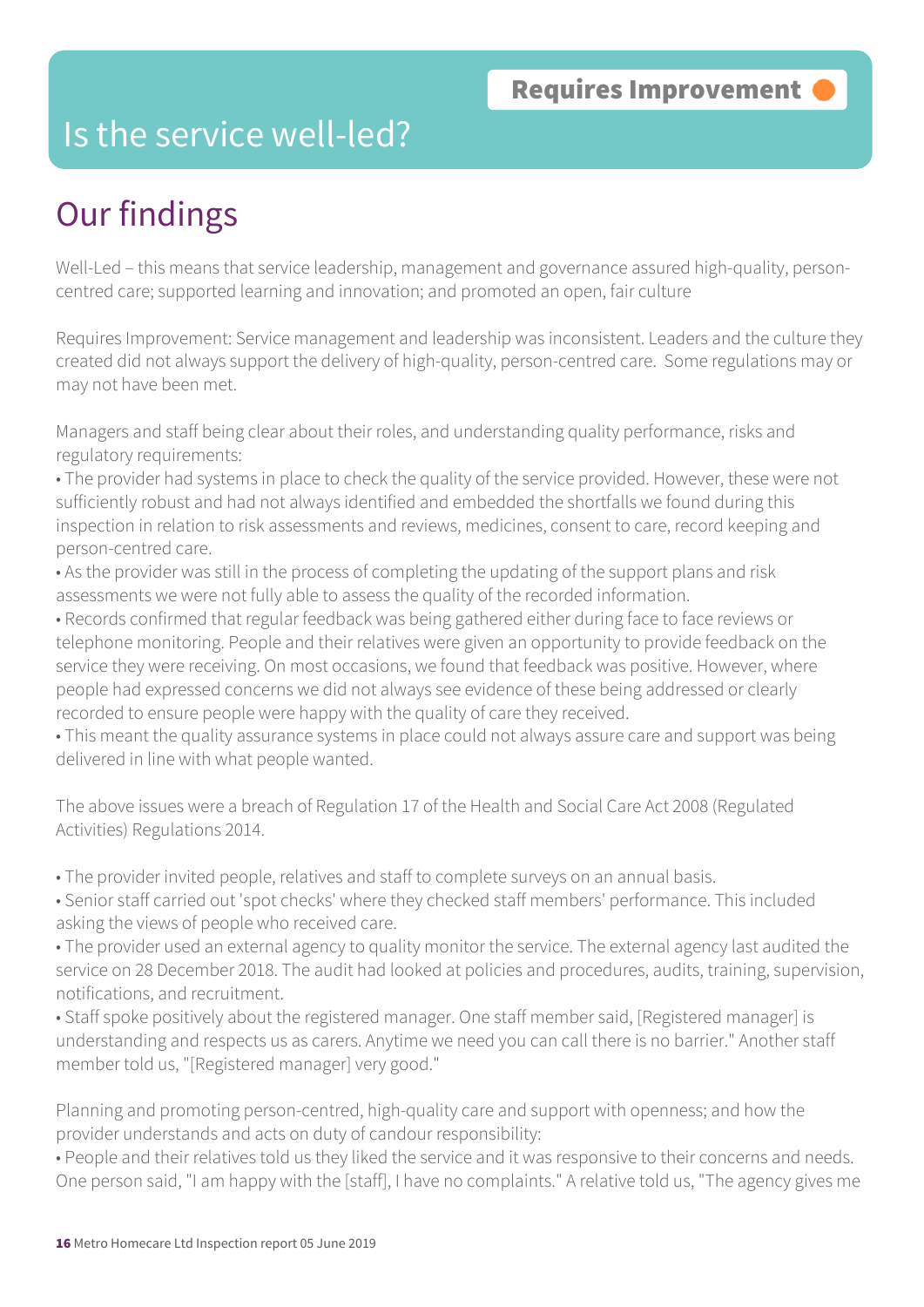a bit of peace of mind as I am responsible for everything for my [relative]."

• The registered manager demonstrated an understanding of duty of candour. Duty of candour is intended to ensure that providers are open and transparent with people who use services and other 'relevant persons' (people acting lawfully on their behalf) in general in relation to care and treatment. It also sets out some specific requirements that providers must follow when things go wrong with care and treatment, including informing people about the incident, providing reasonable support, providing truthful information and an apology when things go wrong.

• The registered manager said, "You have to be open and transparent to our [people who used the service] and all our stakeholders"

Engaging and involving people using the service, the public and staff, fully considering their equality characteristics; Continuous learning and improving care

• The provider engaged with people, relatives and staff on an ongoing basis to keep them updated and informed of any changes.

• People and their relatives knew how to contact senior staff and the office.

• Communication systems were in place to ensure that staff were kept up to date with any changes to people's care and support systems. For example, staff meetings were held on a regular basis. Topics included communication, punctuality, staff rotas, missed calls, safeguarding, complaints, spot checks, annual appraisals and training.

• The provider and registered manager asked people and their relatives to comment on the service provided. This was through telephone, face to face reviews and surveys.

• The service had recently started meetings for people and their relatives in their office to share and receive information. Records showed discussions on feedback of the service, complaints, and punctuality.

• The service sent out newsletters to staff and people who used the service to share information. Topics in the newsletter included compliments from people, how to make a complaint, charity work the service is involved with, and upcoming training for staff.

Working in partnership with others:

• Staff worked in partnership with other professionals to ensure that people received joined-up care. These professionals included GPs, district nurses, health and social care professionals and others involved in a person's care.

• A health and social care professional told us, "I have only ever had a good experience with the coordinators and always felt my questions or concerns are listened to and dealt with respectively, I always feel the customers best interest and safety are important to them as they are to me."